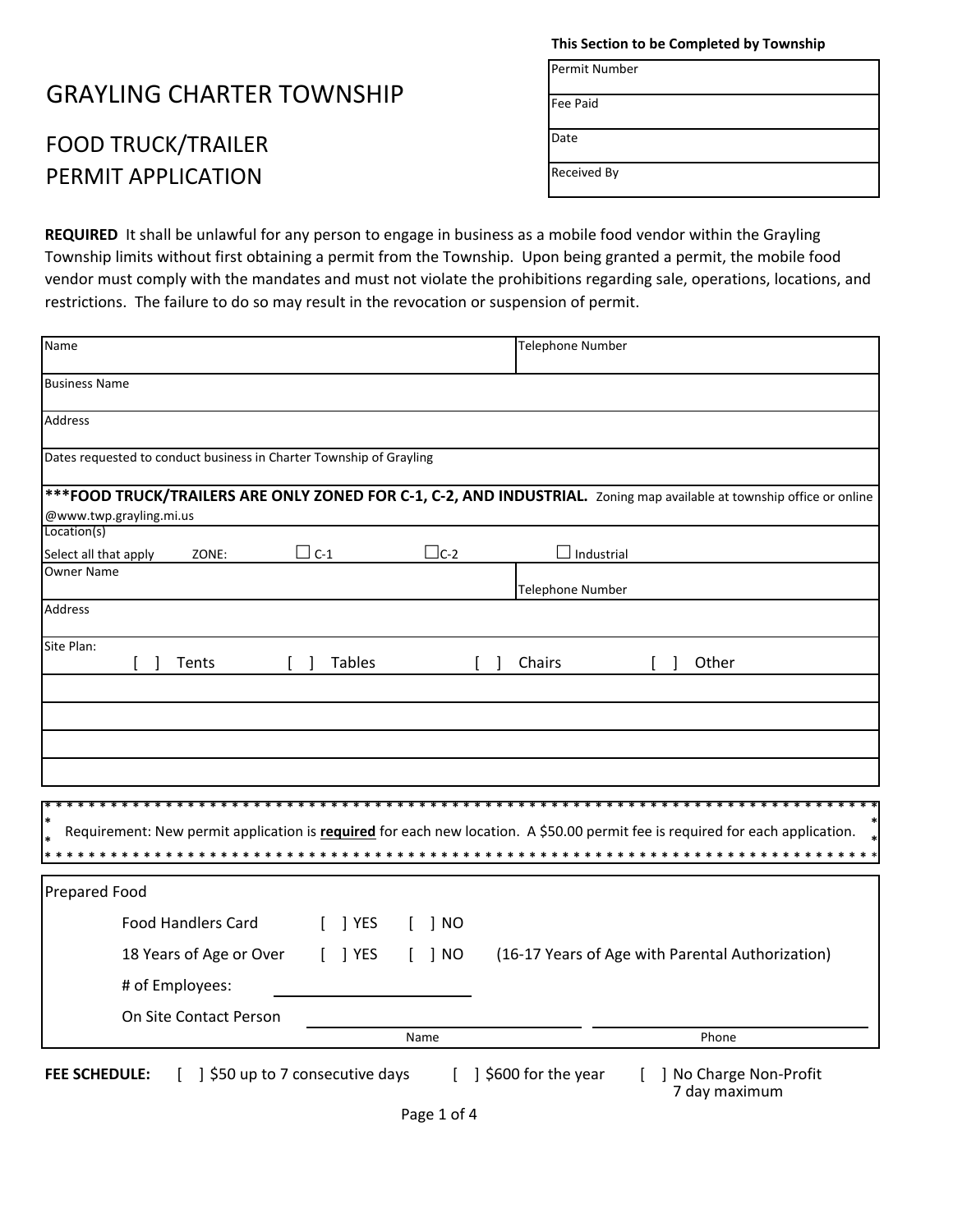| Photo Attached of Food Truck/Trailer<br>(Minimum of 4"x6" showing in a clear and distinctive manner, taken within 60 days prior to date of filing<br>application.) |                                                 |
|--------------------------------------------------------------------------------------------------------------------------------------------------------------------|-------------------------------------------------|
| Proof of insurance Attached:<br>$\lceil$   YES<br>$\lceil$ $\rceil$ NO                                                                                             | (One Million Dollar General Liability Minimum.) |
| Fire Department Inspection Attached:<br>$\lceil$   YES<br>Building/Zoning Inspection Permit<br><b>YES</b>                                                          | 1 NO<br>1 NO                                    |
| <b>Electricity Source</b><br>Generator                                                                                                                             | [ ] Other (provide detailed explanation)*       |
| * Electric permit and fee, is required if source is other than generator.                                                                                          |                                                 |
| Registration of Food Truck/Trailer<br>$[$ ] YES<br>l NO                                                                                                            |                                                 |
| Veteran Certificate/Non Profit<br>1 YES                                                                                                                            | ] NO FEE<br>NO                                  |

**Trash Disposal** Each licensed Mobile Food Vender must maintain for patrons' use a littler receptacle of sufficient size to accept the litter being generated by the sales from the vendor's vehicle at the point of sale. The receptacle must be maintained in such a manner as to preclude an over flow of refuse. Each vendor shall pick up litter which is associated with the vendor's sales in the vicinity of the vendor's vehicle prior to departing location. A pattern of leaving excessive litter caused by product packaging shall be a basis of suspension or revocation of the permit.

**Beverages** No alcoholic beverages are allowed on any Mobile Food Vendor.

**REQUIRED** It shall be unlawful for any person to engage in business as a Mobile Food Vendor with the Grayling Township limits without first obtaining a permit from the Township. Upon being granted a permit, the mobile food vendor must comply with the mandates and must not violate the prohibitions regarding sale, operations, locations, and restrictions. The failure to do so may result in the revocation or suspension of permit.

**Safety & Security** Vendors shall sell and serve food at their own risk. Vendors must obey all pertinent safety codes and laws, including, but limits to; fire, safety and parking regulations.

**Compliance with Laws** Vender represents and covenants that it now is and shall at all times remain in compliance with applicable federal, state and local laws, ordinances, and regulations governing the rights, obligations, and performance of Food Vendor. Without limitation of the foregoing, Vendor shall at all times comply with health and safety requirements and shall obtain necessary licensing or permits for sale of food and beverages at the truck.

**Sanitation and Clean-up** Vendor shall maintain the area surrounding the truck in conformity with all applicable sanitary and health laws and regulations.

**Submitting false information** It shall be unlawful for any person to provide any false or misleading information in connection with his/her application for a permit or to withhold relevant information otherwise required.

**Signs** No sign shall be erected in a manner which will conceal or obscure signs of adjacent businesses.

Generator noise not to exceed 90 decibels.

No sign shall reduce or obstruct the necessary visual path of passing motorists or motorists entering or exiting the street.

No sign shall be erected which have any potential of danger to the public due to moving parts or structural deficiencies.

Applicant's Signature:  $\blacksquare$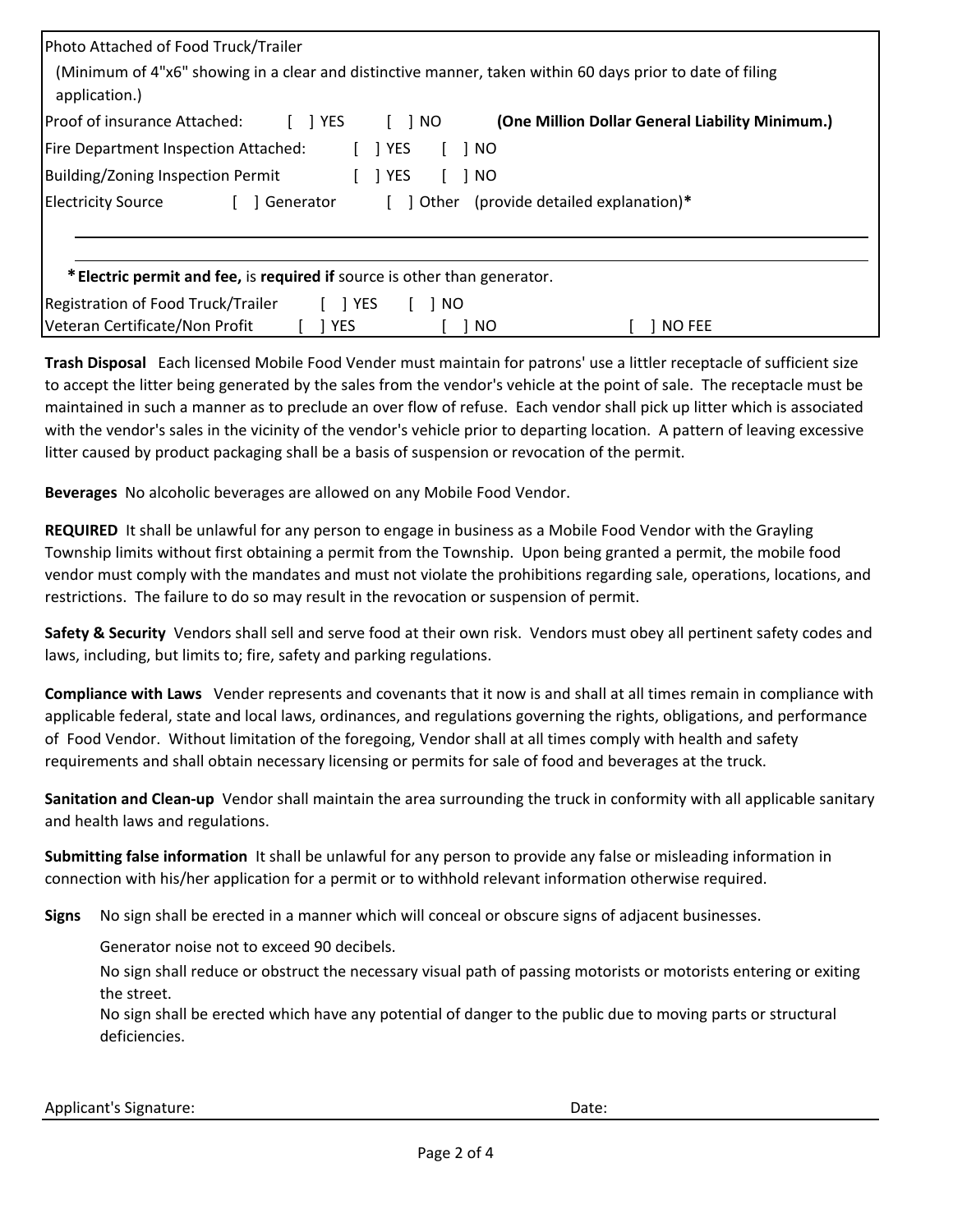**SITE PLAN** Give a detailed drawing of food truck location, boundaries, right of ways, tables, chairs, tents, signs, etc. Include distance from any buildings/structures.